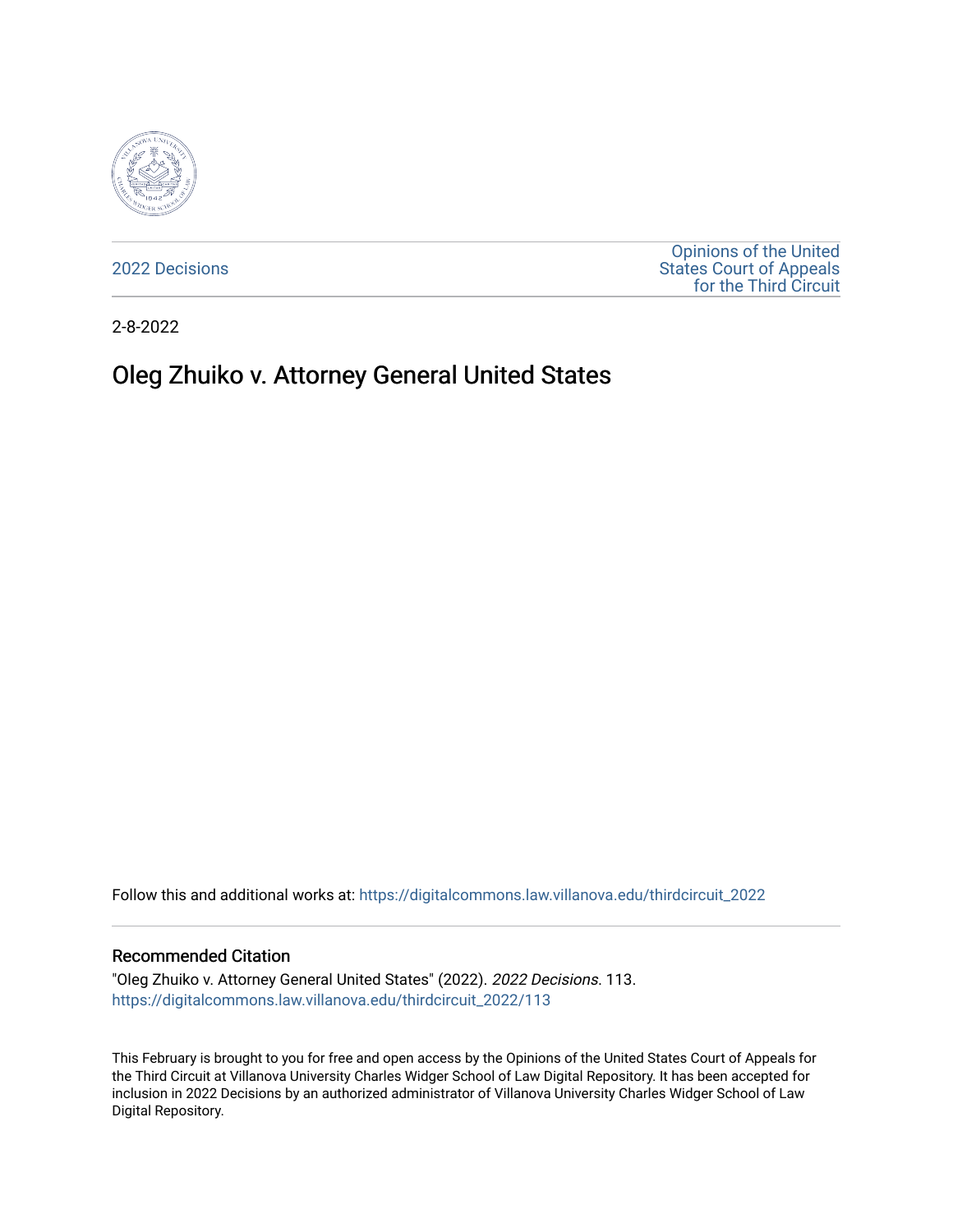#### **NOT PRECEDENTIAL**

### UNITED STATES COURT OF APPEALS FOR THE THIRD CIRCUIT

 $\frac{1}{2}$ 

No. 19-3728  $\frac{1}{2}$ 

## OLEG ZHUIKO,

Petitioner

v.

## ATTORNEY GENERAL UNITED STATES OF AMERICA  $\mathcal{L}_\text{max}$  , where  $\mathcal{L}_\text{max}$  is the set of  $\mathcal{L}_\text{max}$

On Petition for Review of an Order of the Board of Immigration Appeals (Agency No. A087-312-113) Immigration Judge: Kuyomars Q. Golparvar

\_\_\_\_\_\_\_\_\_\_\_\_\_\_\_\_\_\_\_\_\_\_\_\_\_\_\_\_\_\_\_\_\_\_\_\_

Submitted Pursuant to Third Circuit LAR 34.1(a) June 1, 2020

Before: AMBRO, GREENAWAY, JR. and PORTER, Circuit Judges

(Opinion filed: February 8, 2022)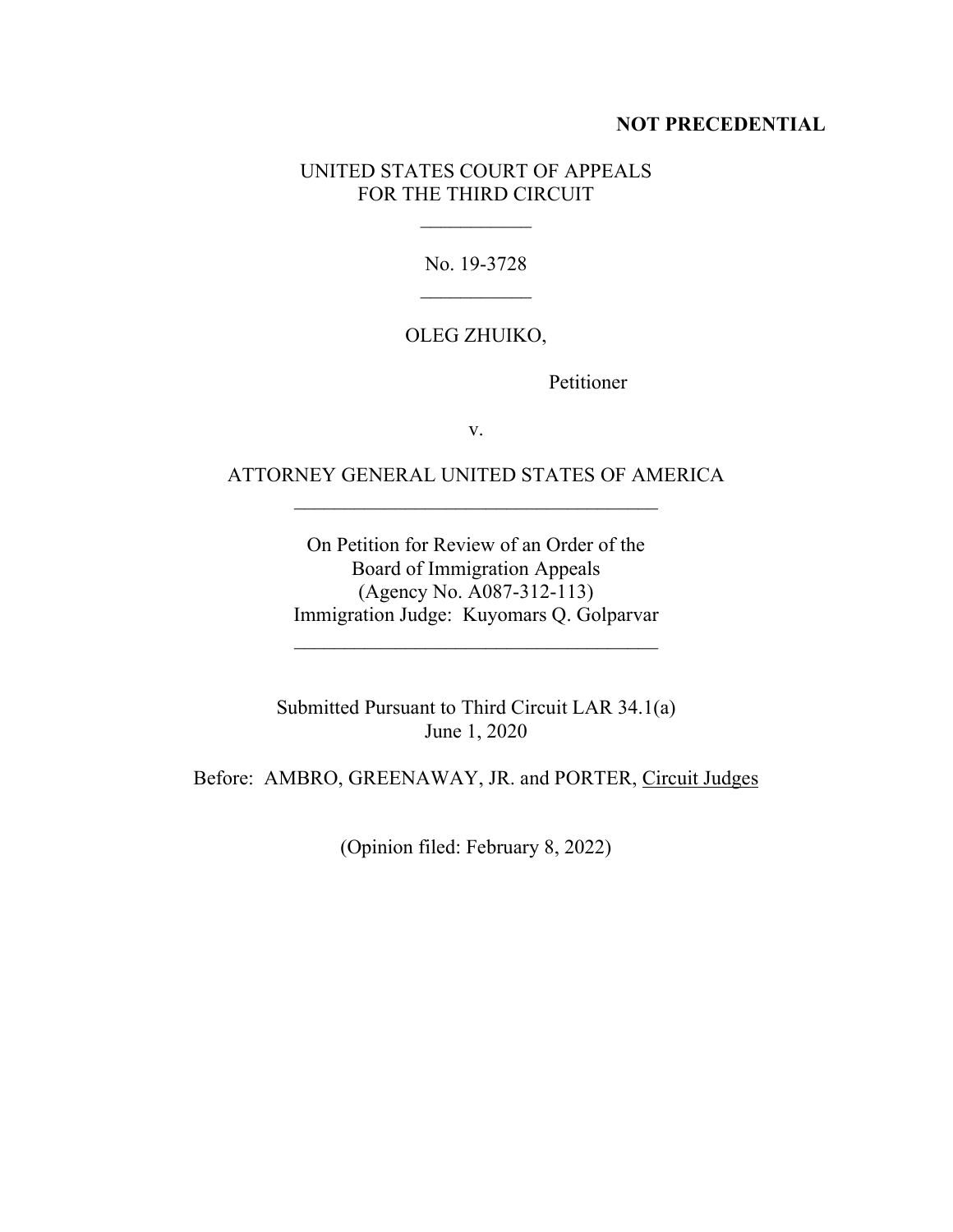## OPINION\*  $\frac{1}{2}$

 $\frac{1}{2}$ 

### PER CURIAM

Oleg Zhuiko, a citizen of Kazakhstan, petitions for review of an order of the Board of Immigration Appeals ("BIA"), which dismissed his appeal from an Immigration Judge's ("IJ") decision that denied his application for cancellation of removal and that ordered his removal. We will dismiss the petition for review for lack of jurisdiction.

We generally have jurisdiction over a final order of removal, but we lack jurisdiction to review "any judgment regarding the granting of relief under . . . § 1229b." 8 U.S.C. § 1252(a)(2)(B). Despite that limitation, we retain jurisdiction to review constitutional claims and questions of law. 8 U.S.C.  $\S$  1252(a)(2)(D).

Zhuiko, who is removable because he overstayed his visa, applied for cancellation of removal under 8 U.S.C. § 1229b(b). To warrant relief, Zhuiko was required to show that: (1) he had been physically present in the United States for at least ten years; (2) he had been a "person of good moral character" during those ten years; (3) he had not been convicted of certain crimes; and (4) his "removal would result in exceptional and extremely unusual hardship" to his U.S.-citizen children. § 1229b(b)(1).

The BIA denied Zhuiko relief solely on the basis that he had not demonstrated that he warranted cancellation of removal as a matter of discretion. A.R. 3. In his brief here,

<sup>\*</sup> This disposition is not an opinion of the full Court and pursuant to I.O.P. 5.7 does not constitute binding precedent.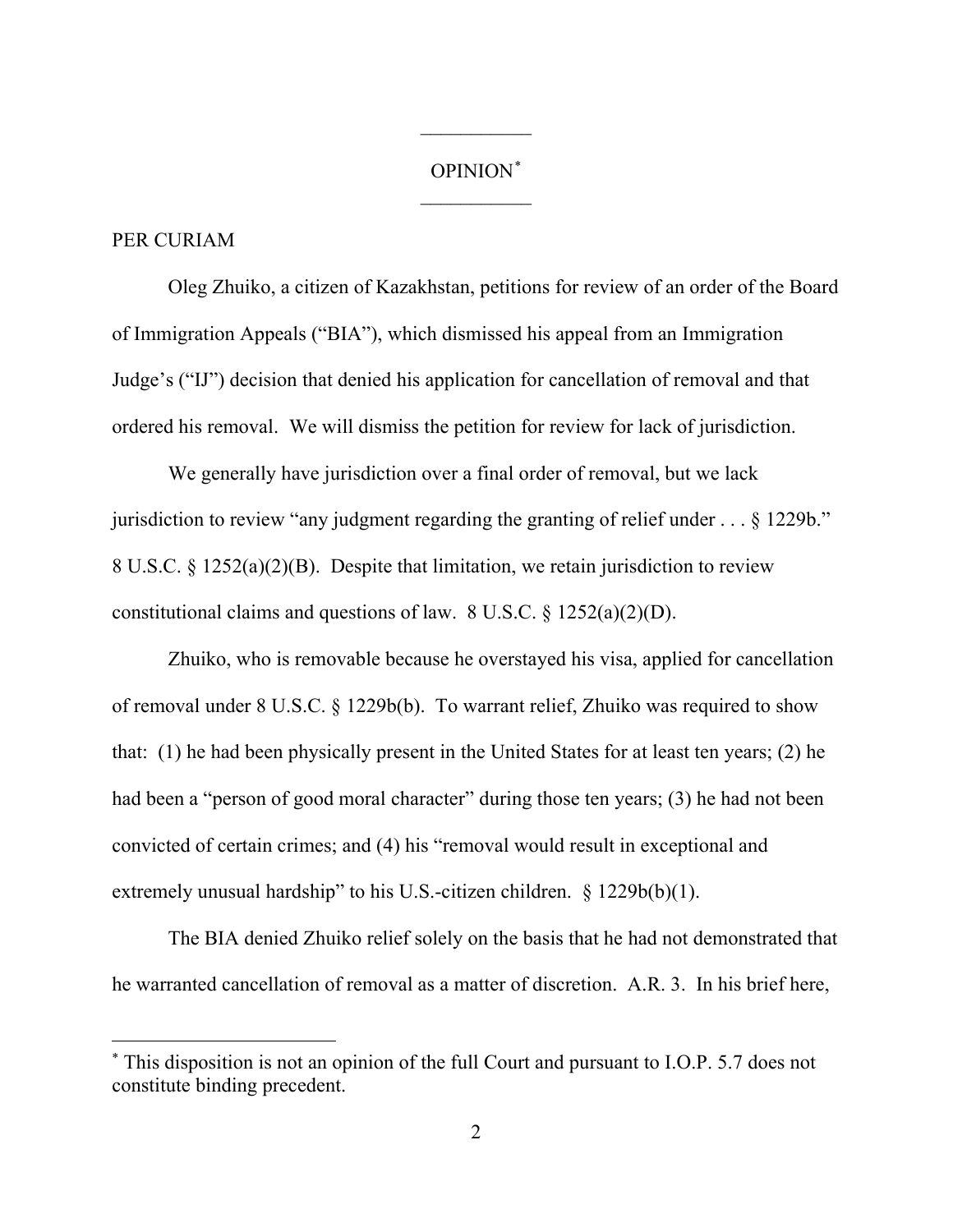Zhuiko argues that the IJ erred in determining that he lacked good moral character based on a determination by United States Citizenship and Immigration Services that he was involved in a fraudulent marriage, but we cannot consider that argument, as the BIA declined to reach that issue. A.R. 3, n.1; <u>see Garcia v. Att'y Gen.</u>, 665 F.3d 496, 502 (3d Cir. 2011), as amended (Jan. 13, 2012) ("[W]e may affirm the BIA's decision only if we find that its stated reasons are correct, as it was the BIA—not the IJ—that provided the final and authoritative grounds invoked by the agency.") (internal quotation marks and citation omitted). Even if we construe his argument as challenging how the BIA weighed the fraudulent marriage factor in determining that he did not merit cancellation of removal, we lack jurisdiction to consider such an argument. See Jarbough v. Att'y Gen., 483 F.3d 184, 189 (3d Cir. 2007) (noting that arguments that "the BIA incorrectly weighed evidence, failed to consider evidence or improperly weighed equitable factors are not questions of law under  $\S 1252(a)(2)(D)$ ."). Likewise, we lack jurisdiction to consider whether the BIA gave inappropriate weight to Zhuiko's DUI conviction.

Zhuiko also purports to argue that the BIA used the wrong standard of review in considering the IJ's decision, an argument we would have jurisdiction to consider. See Patel v. Att'y Gen., 619 F.3d 230, 233 (3d Cir. 2010) (citing Pareja v. Att'y Gen.*,* 615 F.3d 180, 187–88 (3d Cir. 2010)). But his arguments actually challenge certain of the IJ's factual findings, affirmed by the BIA, not the standard used.<sup>1</sup> Cf. id. (rejecting

 $<sup>1</sup>$  To the extent that Zhuiko is challenging the BIA's statement that he served a 70-day</sup> term in jail for his DUI conviction, we lack jurisdiction to consider the argument for another reason—Zhuiko failed to challenge in his appeal to the BIA the IJ's statement